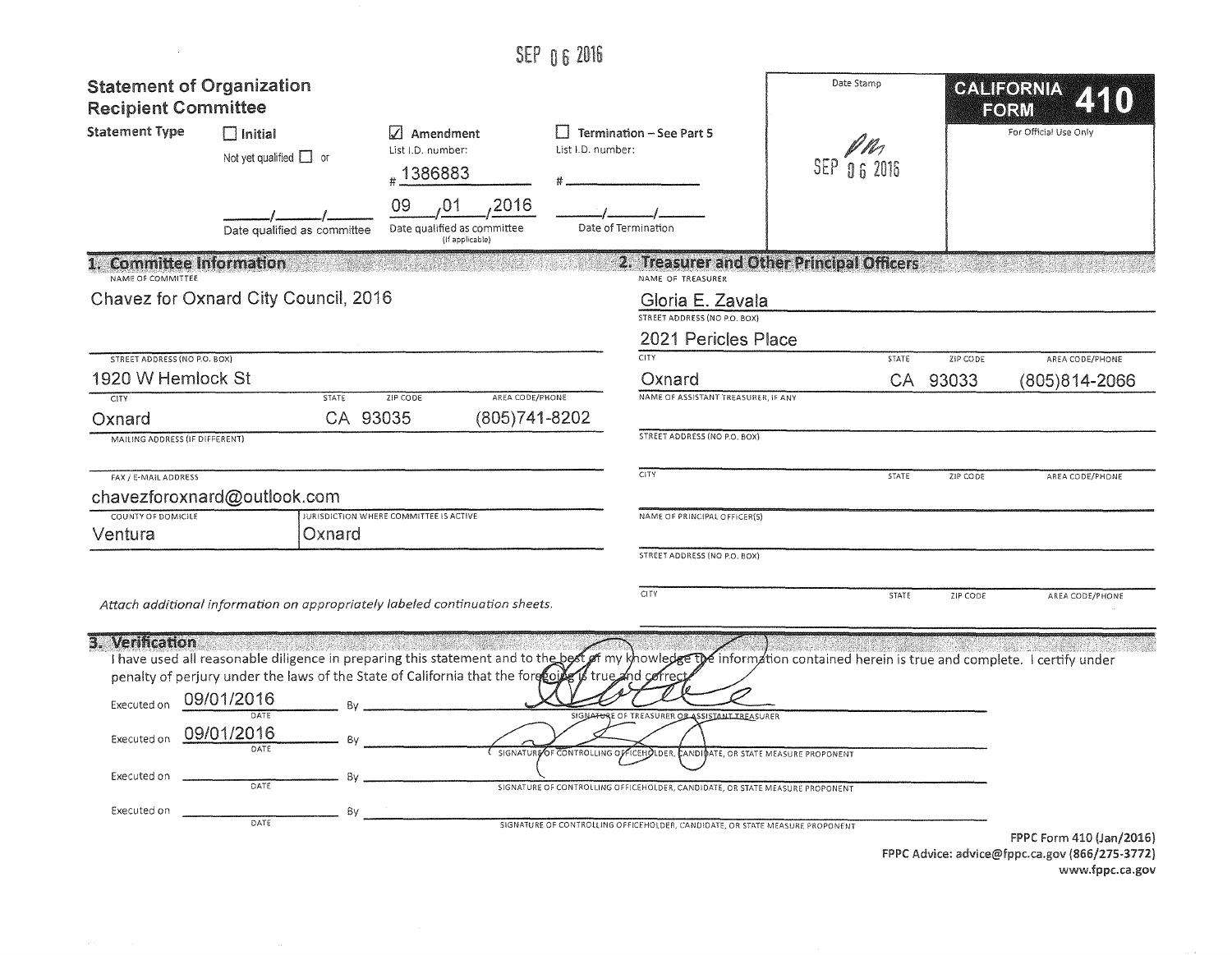## SEP 06 CALIFORNIA 410 **Statement of Organization Recipient Committee FORM INSTRUCTIONS ON REVERSE** Page 2 COMMITTEE NAME **I.D. NUMBER** 1386883 Chavez for Oxnard City Council, 2016 飅

## . All committees must list the financial institution where the campaign bank account is located.

| NAME OF FINANCIAL INSTITUTION                          | AREA CODE/PHONE | BANK ACCOUNT NUMBER |          |
|--------------------------------------------------------|-----------------|---------------------|----------|
| Wells Fargo                                            | (805)382-8900   | 3478986403          |          |
| ADDRESS                                                | <b>CITY</b>     | <b>STATE</b>        | ZIP CODE |
| 533 W Channel Islands Blvd                             | Port Hueneme    | . a                 | 93041    |
| 4. Type of Committee Complete the applicable sections. |                 |                     |          |

## **Controlled Committee**

- List the name of each controlling officeholder, candidate, or state measure proponent. If candidate or officeholder controlled, also list the elective office sought or held, and district number, if any, and the year of the election.
- List the political party with which each officeholder or candidate is affiliated or check "nonpartisan."
- . If this committee acts jointly with another controlled committee, list the name and identification number of the other controlled committee.

| NAME OF CANDIDATE/OFFICEHOLDER/STATE MEASURE PROPONENT | ELECTIVE OFFICE SOUGHT OR HELD<br>(INCLUDE DISTRICT NUMBER IF APPLICABLE) | YEAR OF ELECTION | PARTY                    |
|--------------------------------------------------------|---------------------------------------------------------------------------|------------------|--------------------------|
| Daniel Chavez Jr.                                      | City Council                                                              | 2016             | $\mathsf{M}$ Nonpartisan |
|                                                        |                                                                           |                  | 1 Nonpartisan            |

**Primarily Formed Committee** Primarily formed to support or oppose specific candidates or measures in a single election. List below:

| CANDIDATE(S) NAME OR MEASURE(S) FULL TITLE (INCLUDE BALLOT NO. OR LETTER) | CANDIDATE(S) OFFICE SOUGHT OR HELD OR MEASURE(S) JURISDICTION<br>(INCLUDE DISTRICT NO., CITY OR COUNTY, AS APPLICABLE) | CHECK ONE                                                                                                                                                                                                                                 |        |
|---------------------------------------------------------------------------|------------------------------------------------------------------------------------------------------------------------|-------------------------------------------------------------------------------------------------------------------------------------------------------------------------------------------------------------------------------------------|--------|
|                                                                           |                                                                                                                        | SUPPORT                                                                                                                                                                                                                                   | OPPOSE |
|                                                                           |                                                                                                                        |                                                                                                                                                                                                                                           |        |
|                                                                           |                                                                                                                        | SUPPORT<br>and the company of the contract of the contract of the contract of the contract of the contract of the contract of the contract of the contract of the contract of the contract of the contract of the contract of the contrac | OPPOSE |
|                                                                           |                                                                                                                        |                                                                                                                                                                                                                                           |        |

FPPC Form 410 (Jan/2016) FPPC Advice: advice@fppc.ca.gov (866/275-3772) www.fppc.ca.gov